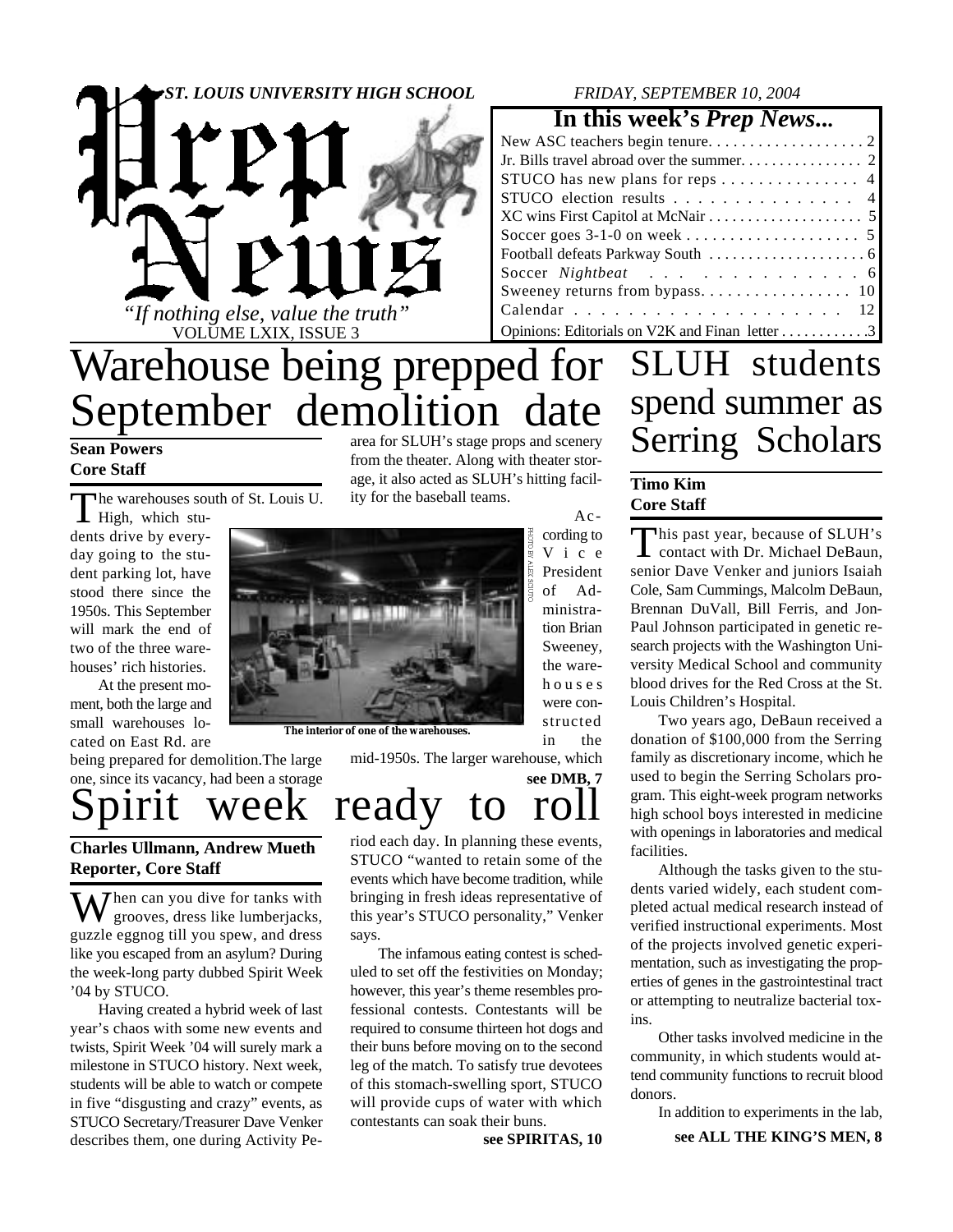### 2 **September 10, 2004**<br>**SChool** in ASC **News** Neil '00, Nguyen join school in

#### **Andrew Mueth Core Staff**

Two new Alum Service Corps (ASC)<br>teachers have been assigned to St. wo new Alum Service Corps (ASC)

Louis U. High to give up a year of their lives teaching and helping out around the school. Sean O'Neil and Joseph Nguyen join the SLUH faculty this year in service to the Jesuits and the students of SLUH.

The ASC is an organization "which offers a graduate of a Jesuit high school the opportunity to give a year of

service as a full-time volunteer in a Jesuit high school," according to the Jesuits of the Missouri Province website. There are five high schools in the Missouri Province: SLUH, DeSmet, Regis and Arrupe high schools in Denver, and Rockhurst high school in Kansas City. Graduates from these high schools may apply to join the ASC for the year after they graduate from college. The ASC selects ten applicants and assigns two to each of those five



schools, where the applicants then teach and serve the school for a year in any way needed.

O'Neil attended SLUH and graduated in 2000. After high school, he at-

> tended Truman State University, in Kirksville, Mo., where he double majored in English and Linguistics.

O'Neil decided to apply for the ASC "because it was a **O'Neil Nguyen**

good opportunity to work with and serve the school that gave so much to me in my four years here," he said. He views the ASC as an "opportunity to help students, just like my teachers helped me."

O'Neil will teach two sections of freshman English, and will co-teach Reading and Writing Fiction with English teacher Frank Kovarik in the second semester. Other duties will include manag-

ing the rec room, assisting the *Prep News* and the Dauphin Players, and lending a hand to the *Sisyphus* staff.

Nguyen attended both Rockhurst high school, graduating in 2000, and Rockhurst

College in Kansas City, where he was a pre-med chemistry major. Nguyen will teach one section of sophomore chemistry, in addition to managing the rec room and helping coach the sophomore basketball team and the track team.

 Nguyen applied for the ASC because he wanted to "give back to the Jesuits (in return for) their eight years they gave me," he

said. "I wanted to take a break before entering medical school, but also wanted to again wrap myself in a (Jesuit) community so near and dear to me."

For O'Neil, teaching as a career is a possibility, but the main reason he volunteered up this year was service. Nguyen would like to teach "one day, in the future," after he retires from a career, in medicine or research.

# Global thingy: U. High summer trips

### **Kyle Kloster Core Staff**

 $\prod_{\ldots}$ ast summer, many St. Louis U. High students participated in one of five different trips to various countries in the world. English teacher Bill George traveled with nineteen students from his Irish Literature class to Ireland, psychology teacher Brock Kesterson journeyed with 21 graduates to roam the European mainland, senior Joey Mooney immersed himself in the spanish language in Argentina, Spanish teacher Greg Bantle led eight students to Spain, and Russian teacher Robert Chura took seven students to Russia.

George departed on June 9 with AP Statistics teacher Dan See, Michael Gavin (the son of former SLUH teacher Joseph Gavin and a history teacher at Kirkwood

High School), and nineteen students to experience the Irish culture and explore its mainland.

The Cloverbills traveled along the entire Irish coastline, looking at its scenery and attractions. They visited the Cliffs of Moher and Sliabh League, the highest seacliffs in Europe. The students also went sight-seeing in Dublin, visiting James Joyce's tower and various museums. In Northern Ireland, they visited the towns of Belfast and Derry, centers of conflict in Ireland, and learned how the Irish have dealt with conflict.

The entourage stayed one night on a farm with a friend of George's, discussing the politics of the village and conversing about storytelling.

George explained his favorite part of the trip, saying every year the group hikes up Croagh Patrick, which is supposedly

the mountain from which St. Patrick cast the snakes out of the country. This summer, as many students readied themselves with large backpacks or bundles of gear, alumnus Joe Marincel, "[who] wasn't even trying, just walked up the mountain," recalls George. Forty-five minutes stands as the current SLUH record, but George laughed, saying delightedly, "(Marincel) didn't have anything on him, and he did it in 47 minutes (without even trying)."

Kesterson braved the western European countries of England, France, and Italy with 21 SLUH graduates. Originally Kesterson planned to chaperone the trip with French teacher Jennifer Crespin, who organized the whole trip, but Crespin stayed home because of the birth of her son, and a high school classmate of Kesterson's filled in for her.

**see EUROTRIPS, 8**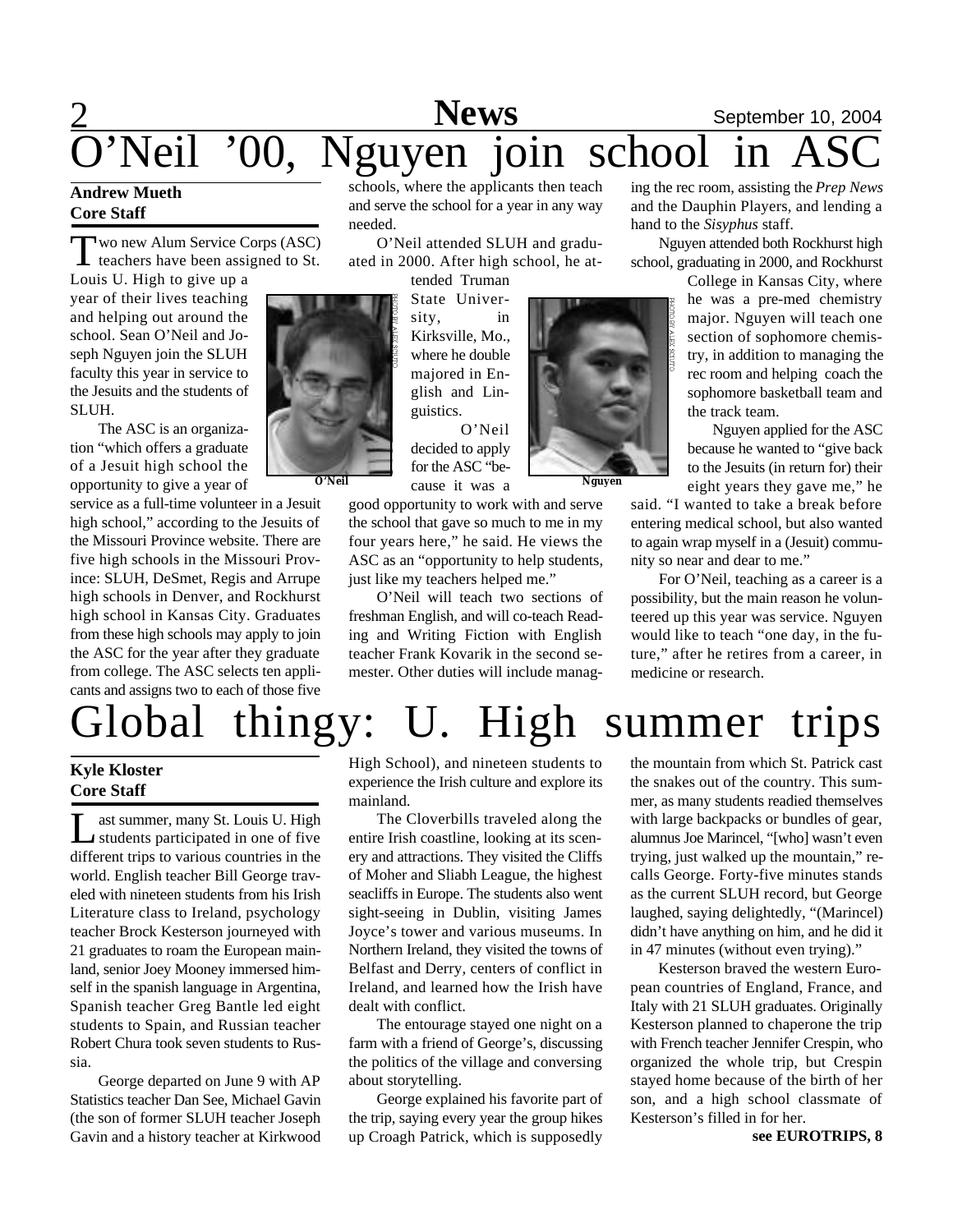## September 10, 2004 **Opinion** 3

# **EDITORIALS**

## Students need to talk about Vision 2000

Last week's presentations to the student body detailing the Vision 2000 project were the first times the administration showed the whole school the plans for the project. The degrees of familiarity varied among the student body: some had seen the presentation before, some had read articles in the *Prep News* and some were unfamiliar with the plans.

Most upperclassmen left the assembly with the question "why should we care?" on their lips. An administrator might answer that students have already seen the main thrust with the academic enhancements this school has undergone. The more cynical among us might say that we shouldn't. Still others might take the general view that SLUH does not end when you end at SLUH.

So why should we care if most of the physical improvements of Vision 2000 will not effect us? It is reasonable for a sophomore or junior, but more so for a senior, to not care about the expansion of SLUH once they leave. For those students who do plan on coming back to SLUH, it will be a changed place. The current senior class will gather here in 2010 for their five-year reunion, which could possibly be held in the reception hall in the Student Life Center. The fact of the matter for all SLUH classes is that they do not return to the same SLUH they left.

### FINAN RELENQUISHES CROWN **see SOMETHING TO TALK ABOUT, ? see ROCKET, ?**

To the SLUH Community:

Recently I was approached by several of the esteemed members of the SLUH Student Counsel, certainly one of the more respectable governmental organizations in our fine land. They invited me to return to SLUH to participate in the upcoming SLUH Eating Contest. Many of you may remember that I am the undefeated (if disputed), three time champion of this event, and that last year I came out of retirement to defend my title.

Eating a lot of food is one of those gifts that God has blessed me with. Everyone has talents. Some are talented at foreign languages, or science, or math. Some are gifted athletically. Some are given leadership talents. For whatever reason, God gave me the ability to eat large quantities of food in a very short time.

I am honored by the invitation to return to SLUH, to come out of retirement, and to defend my title. I love competition, and love the prospect of competing against some of SLUH's finest eaters. But the mark of a true champion is knowing when to bow out gracefully and when to accept the fact that maintaining the highest level of training that I practiced in preparation for the last

According to Fr. Sheridan (using information presented to students last week), Vision 2000 has been in the planning stages since 1997, and is slated to be finished in either 2010 or 2011. During the first seven years of the fourteen year project, SLUH never officially presented plans to the student body. What this means to students is that for half the duration of the project, SLUH students were never officially informed of its existence and, for the most part, never given any input in the project itself.

Vision 2000 will

drastically change SLUH

When Fr. Sheridan first told me of the academic improvements involved in Vision 2000 while I was writing an article last spring, I was surprised and overjoyed to find it out. Previously, the campaign had looked solely like an academic expansion. The academic improvements Fr. Sheridan spoke of included lowering the average class size, increasing the number of electives and increasing the number of faculty.

Two weeks ago, however, I was equally surprised to learn that, while academic improvements are included in the administration's plans for Vision 2000, they are not in the budget. If the information I gathered from interviews with high-level administrators is to be believed, the academic improvements were financed through increased revenue and were "picked up as part of operating," and to take credit away from increased

three eating events has taken its toll on my gut.

Therefore, upon consultation with my wife, my doctor, and my therapist, I hereby decline the invitation to participate in this years Eating Contest, and forgo any claim to be the Eating Contest Champion. I stand at this moment with a sense of deep humility and great pride—humility in the wake of those competitors who fell in the last three years, and pride in the reflection that we all competed honestly and fairly. I say this with neither rancor nor bitterness in the fading career of a semi-professional eater, but with one purpose in mind: that I ate what I ate for the Jr. Bills.

Many classes have graduated from SLUH over the years, and their hopes and dreams have long long since vanished. But I still remember the refrain of the most popular of ballads of that day which proclaimed most proudly that big eaters never die...they just fade away. And like that eater, I close my eating career and fade away.

And whats more, after reading Upton Sinclair in AP American History I cannot stand the idea of eating hotdogs.

Sincerely,

Dr. Thomas Finan

*Prep News* **Volume LXIX Editors: Greg Fox, Tim Huether, Alex Sciuto**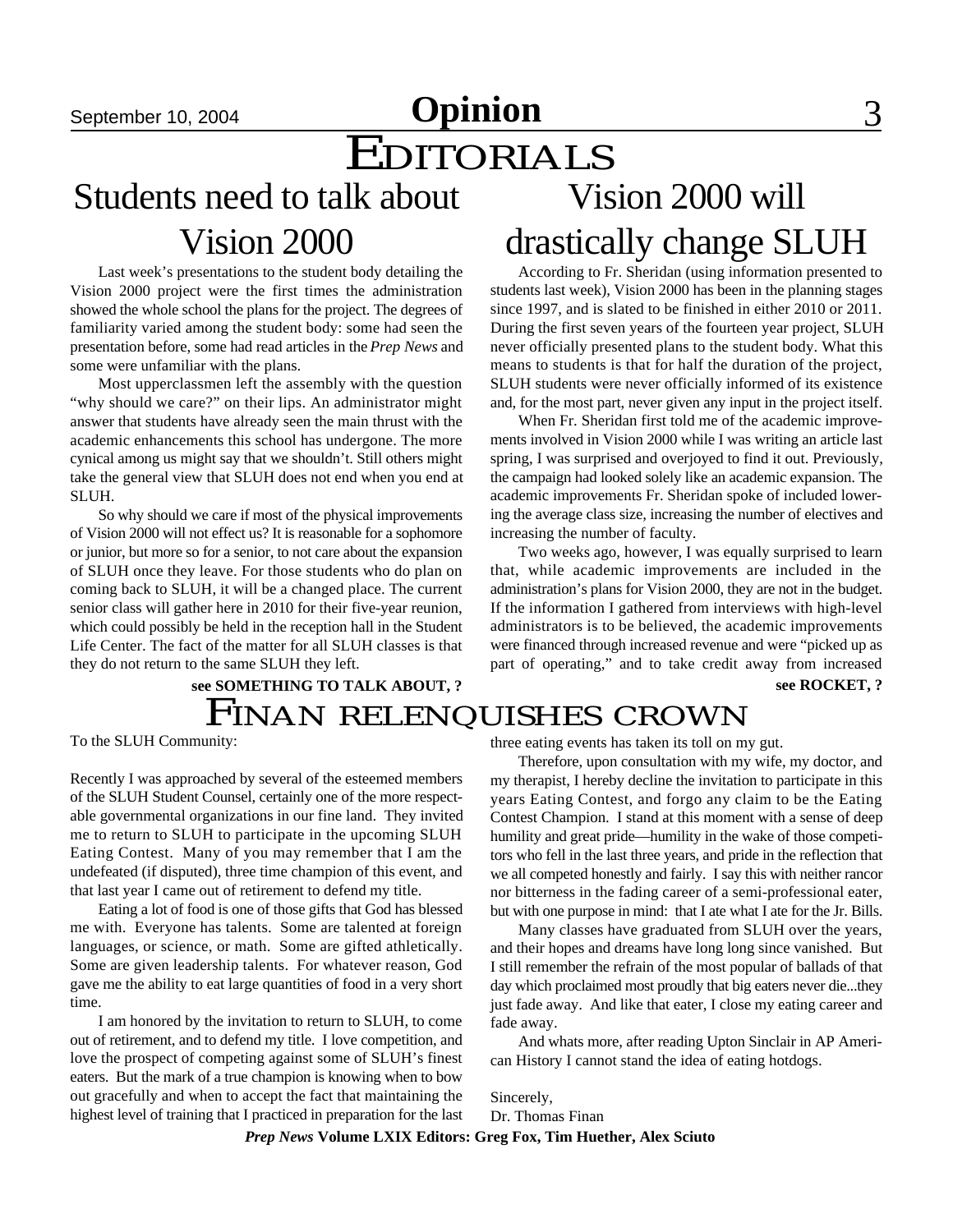### **News** September 10, 2004

leadership among the representatives this year. Kesterson also wants to make sure that "the people are actually there, and are actually performing their duties." Last year, according to Kesterson, he asked the representatives to attend at the forums, but he "didn't exactly follow through" on that policy.

 Kesterson said he believes that, over the years, STUCO has taken on greater leadership, which "filters down through the homeroom reps.…Fr. Sheridan continually says that we are a leadership school, and we need to act like that."

 Eggleston entertains high hopes for this fresh batch of homeroom representatives and their involvement in the quarterly forums: "We're hoping that the homeroom reps take (what hapens in the forums) to the homerooms, and don't just go to [the meetings], and then nothing happens. It's just another way to bridge the gap, really."

### 2004-2005 STUCO HOMEROOM REPS

| Seniors           | Service/Pastoral        | Social/Intramural          |  |
|-------------------|-------------------------|----------------------------|--|
| <b>HR 101</b>     | Neil Barron             | Michael Bono               |  |
| <b>HR 104</b>     | John Castelli           | John Burke                 |  |
| <b>HR 106</b>     | Charlie Drury           | Connor Finnegan            |  |
| <b>HR 108</b>     | Will Holleman           | Danny Henry                |  |
| <b>HR 110</b>     | Dan James               | <b>Brian Hubbard</b>       |  |
| <b>HR 112</b>     | Dom Laury               | Tim Larkin                 |  |
| <b>HR 114</b>     | Joe Merkley             | Pat Milford                |  |
| <b>HR</b> 116     | <b>Jack Rudelic</b>     | Tim Rodgers                |  |
| <b>HR 118</b>     | <b>Ryan Tandler</b>     | <b>Bob Stretch</b>         |  |
| <b>HR 122</b>     | <b>Brandon Zumwalt</b>  | Charlie Weed               |  |
| <b>Juniors</b>    |                         |                            |  |
| <b>HR 206</b>     | Anthony Bell            | John Bauman                |  |
| <b>HR 208</b>     | Connor Cole             | Paul Cheney/Peter Cooney   |  |
| <b>HR 210</b>     | <b>Ben Farley</b>       | Jon Dombeck                |  |
| HR 216            | <b>Brian Hartwig</b>    | To Be Announced            |  |
| HR 216c           | Stephen Kainz           | David Kelley               |  |
| <b>HR 218</b>     | <b>Tim Malecek</b>      | Greg Mantych               |  |
| HR 218c           | Shane Mulligan          | David Niese                |  |
| <b>HR 222c</b>    | Justin Rottger          | Dom Palumbo                |  |
| <b>HR 222</b>     | <b>Andrew Schroeder</b> | David Steitz               |  |
| <b>HR 224</b>     | Matt Wacker             | Joel Westwood              |  |
| <b>Sophomores</b> |                         |                            |  |
| <b>HR 201</b>     | Antonio Ayala           | Sean Beebe                 |  |
| <b>HR 203</b>     | Chris de Bettencourt    | Elliot Brusca/Tom Davidson |  |
| HR 205            | Nick Godfrey            | Nick Grossman              |  |
| <b>HR 207</b>     | <b>Adam Hilterbrand</b> | <b>Brian Hoelting</b>      |  |
| <b>HR 209</b>     | Bryan Kujawa            | Matt Laury                 |  |
| HR 215            | David Merrifield        | Jon Martin/Pat McDonough   |  |
| HR 217            | <b>Andrew Mueth</b>     | <b>Tom Nagel</b>           |  |
| HR 219            | Jacob Reft              | Kerry Read                 |  |
| <b>HR 221</b>     | Abe Souza               | <b>Tom Tandler</b>         |  |
| HR 221c           | <b>Andrew Weis</b>      | Matt Wozniak               |  |
|                   |                         |                            |  |

## $\overline{4}$ Homeroom rep changes enacted

#### **Jim Santel Reporter**

This past Tuesday, St. Louis U. High sophomores, juniors, and seniors chose their student council homeroom represenhis past Tuesday, St. Louis U. High sophomores, juniors, tatives for the 2004-2005 school year. These reps play a key role in upholding STUCO's goal of bridging the gap between faculty and students through the quarterly forum system implemented last school year.

 STUCO president Joe Eggleston said that he was very pleased with the involvement of the junior representatives last year, and that this year STUCO is making the effort to include the sophomore reps.

To help achieve this objective, this year's STUCO has made homeroom representative attendance at the quarterly forums mandatory. Eggleston said that while this is a start, he wants the representatives to attend the meetings "not just physically, but (to) come with ideas."

 STUCO moderator Brock Kesterson stated that he was encouraged by the tone that last year's final forum set, because of the administrative presence. If the student body had a concern, Kesterson said, they could "get some direct answers" without having to hunt down the necessary faculty members.

 However, Eggleston said that one problem STUCO had last year was that "guys would hear answers, and then forget to report back to their homerooms." To combat this, Kesterson said that greater emphasis will be placed upon accountability and

## **STUCO Budget**

| Mixer totals:                |                          |
|------------------------------|--------------------------|
| Admission/shirts/glow sticks | $+18,138$                |
| 2DJ's                        | $-470 +$ deposit on 8/24 |
| DJ Tip                       | $-200$                   |
| Johnny on the Spot           | $-300$                   |
| Tent                         | $-1,825$                 |
| <b>STUCO</b> dinner          | $-33.54$                 |
| Soda                         | $-700$                   |
| Total                        | $+14,609.46$             |
| <b>Budget Totals:</b>        |                          |
| 7/30 Beginning total         | 2,908.46                 |
| 8/24 Intramural shirts '04   | $-715.50$                |
| $8/24$ DJ deposit $(2)$      | $-400$                   |
| 8/26 T-Shirts sales          | $+2,920$                 |
| 8/27 Mixer                   | $+14,609$                |
| 8/30 STUCO lunch             | -72                      |
| $9/01$ glow sticks           | $-470$                   |
| 9/01                         | $+18,538.42$             |
|                              |                          |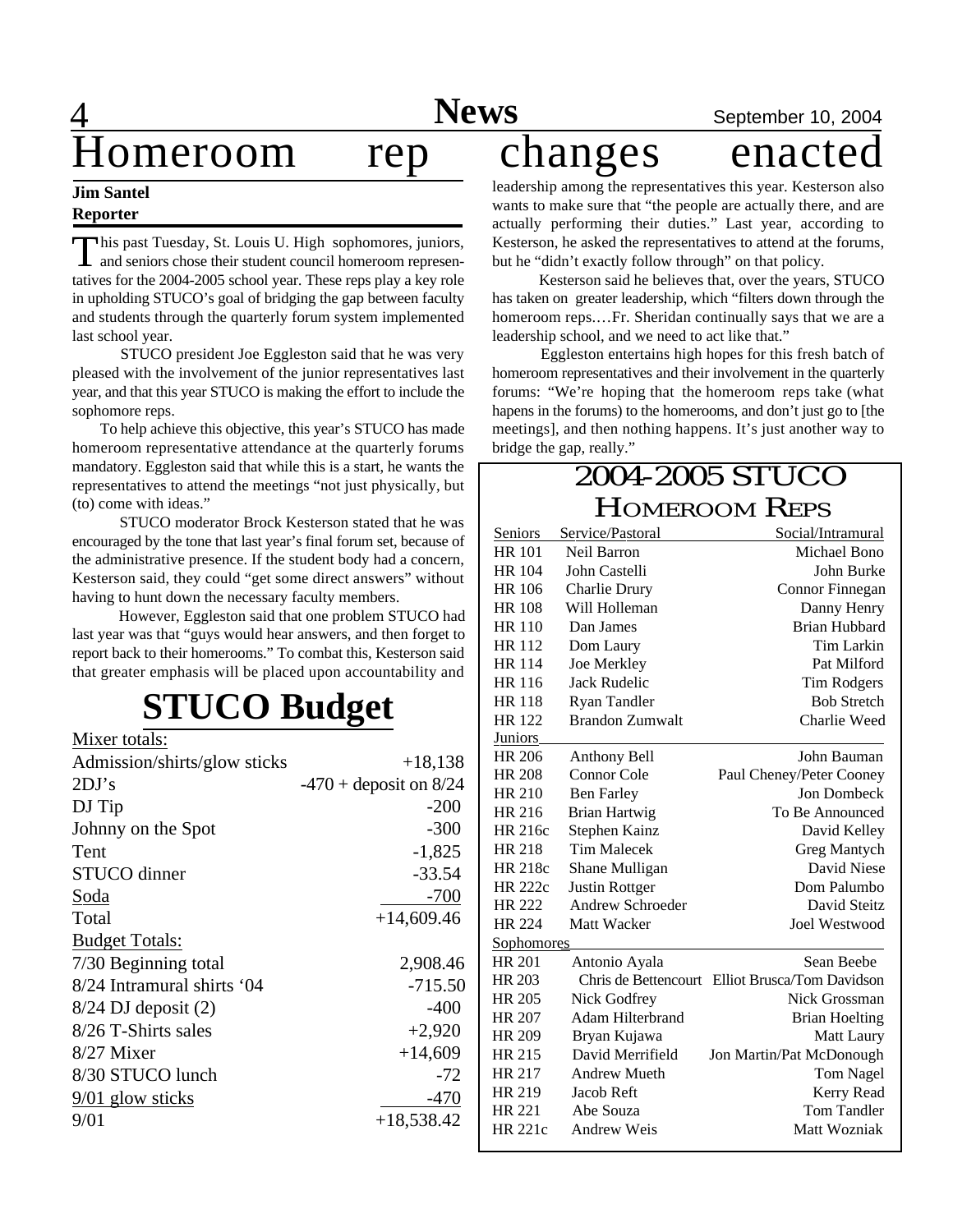### September 10, 2004 **Sports** 5 **Sports**

## Harrierbills crush competition at First Capitol

#### **Henry Samson Reporter**

Think back to last spring. Head coach<br>Jim Linhares was buzzing around the<br>school putting up flyers about "not stayhink back to last spring. Head coach Jim Linhares was buzzing around the ing under the radar" this cross country season. Well, after a day dubbed "historic, even folkloric" by Linhares, the U. High cross country team's secret is out, much to the dismay of a cross-town rival Jesuit school. SLUH finished first at the First Capitol Invitational, outdistancing a second place DeSmet team by an amazing score of 36-96. First Capitol holds a bit of tradition for the Jr. Bills: this marked the fourth win in four appearances in the meet for the Harrierbills.

It was a day that will be inscribed in the history books for a long time. The

Soccer tops Gibault, Jeff City, Vianney

#### **Tim Malecek Reporter**

The St. Louis U. High soccer team<br>went into Friday night looking for a The St. Louis U. High soccer team win against the east side Gibault squad. The Jr. Bills entered hostile territory as the opposing team's mascot wooed the crowd with chants of "We are rednecks" and "We grow corn."

Midfield play dominated the first twenty minutes, until junior Billy Ferris stuffed in a rebound off senior Connor Finnegan's original shot.

The Jr. Bills had another opportunity when a beautiful pass by Brian Odem off the back of his foot led to a shot off the post by Zach Weiss. The half ended with the Jr. Bills up 1-0.

The Jr. Bills came out of halftime with a renewed intensity. Senior Tim Weir fired a shot from outside the box, scoring with less than a minute gone. The Jr. Bills then began accumulating yellow cards. Head coach Charlie Martel said, "It got a little too physical—some youthful exuberance." The Bills had multiple scoring opportunities but couldn't finish, until Weiss finally scored on a cross from Billy Ferris with ten minutes left in the game. Finnegan scored the clincher with under two minutes to play.

varsity team of seniors Charlie Samson, Joe Carlson, juniors Ben Murphy-Baum, Danny Meier, and newcomers Matt Dirnbeck, Drew Kaiser, and John Kelly was definitely ready to come out of the blocks swinging, but no one expected the race to be as amazing as it was for the varsity team.

Even with summer training background, captain Joe Carlson thought "that no one really knew what to expect, but the good performances just happened."

The plan was simple: cover the lead positions in miles one and two, and then, in mile three, finish fast.

If there ever was a picturesque race, this was it. Murphy-Baum and Samson covered the lead pack early in the race and finished strong: Murphy-Baum at 16:43 for 3rd place overall and Samson at 17:17

for 7th place overall. Carlson bore down on the field in the second and third miles with a spectacular finish at 17:08 for 6th place, right in front of Samson.

However, the varsity rookies had the big story of this remarkable day. Although in his first varsity race, junior Drew Kaiser ran like a veteran with a 17:27, capturing 9th place. Senior Matt Dirnbeck, who is known as the eternal smiler on the team, came home kicking with a 17:31.

Said Dirnbeck, "The race was sweet! It made me low on glucose but high on life!"

Senior John Kelly rounded out the group of newbies with an equally impressive 17:39, earning a 13th place medal. Kelly said, "It was definitely a rush," adding, "Varsity races get out so fast."

**see X-CALIBUR, 6**

Waking up early from their Friday match, the Slidetacklebills hopped on the bus for the haul to Jefferson City to play the Jeff City Jays. The Jr. Bills put many shots on goal but couldn't put one in the net, until junior Tom Irvin finally scored 23 minutes in after the goalie attempted to kick away a long ball that Irvin neatly intercepted and buried in the empty goal.

The strict ref continually upset SLUH's fast play. He yellow carded Ferris, making it the fourth yellow card in two games for the team. The half ended with excitement as sophomore Matt Leinauer scored off a huge Irvin throw-in.

The second half continued with numerous SLUH scoring opportunities. Weir scored his second goal of the year off a direct kick from the top of the box which sailed over the wall and into the top corner of the goal. The defense shut down any Jeff City comebacks, allowing just 4 shots as senior Wyatt Woods clinched his second shutout of the year.

Coming off their two weekend victories, the Jr. Bills hoped to be 4-0 after Vianney going into Thursday's match against CBC. The Championsleaguebills dominated the game and possession during the first minutes, but could not seem to find a goal. Meanwhile, with 19:18 left in

the first half, a great ball led to a breakaway and goal by the Vianney forward after it deflected off goalie Joe Guntli's foot.

SLUH quickly retaliated. Ferris struck four minutes later after chasing down a long ball and beating the goalkeeper to tie the score. The half ended 1-1.

The FreddyAdubills came out ready to play once again and generally dominating the game, aside from a few Vianney long balls. With 20 minutes left in the game, Finnegan's shot ricocheted off the side post and sailed across the goal line before being cleared by the defender. Vianney launched a counter-attack, but Ferris stifled the Griffin hopes with his third game-winning goal.

Said Ferris, "We've really come together. The team is playing very well."

As expected, the defense has been great, allowing only eight shots through four games. Brent Zang and Tom Meier have stopped any potential threats.

"I'm proud of all my guys. They practice hard and make us a better team," said Martel.

The Jr. Bills face the DeSmet Spartans Saturday to finish up the CBC tourney. The game is at 5:00 at CBC.

Check the *Nightbeat* (page 6) for results of last night's game vs. CBC.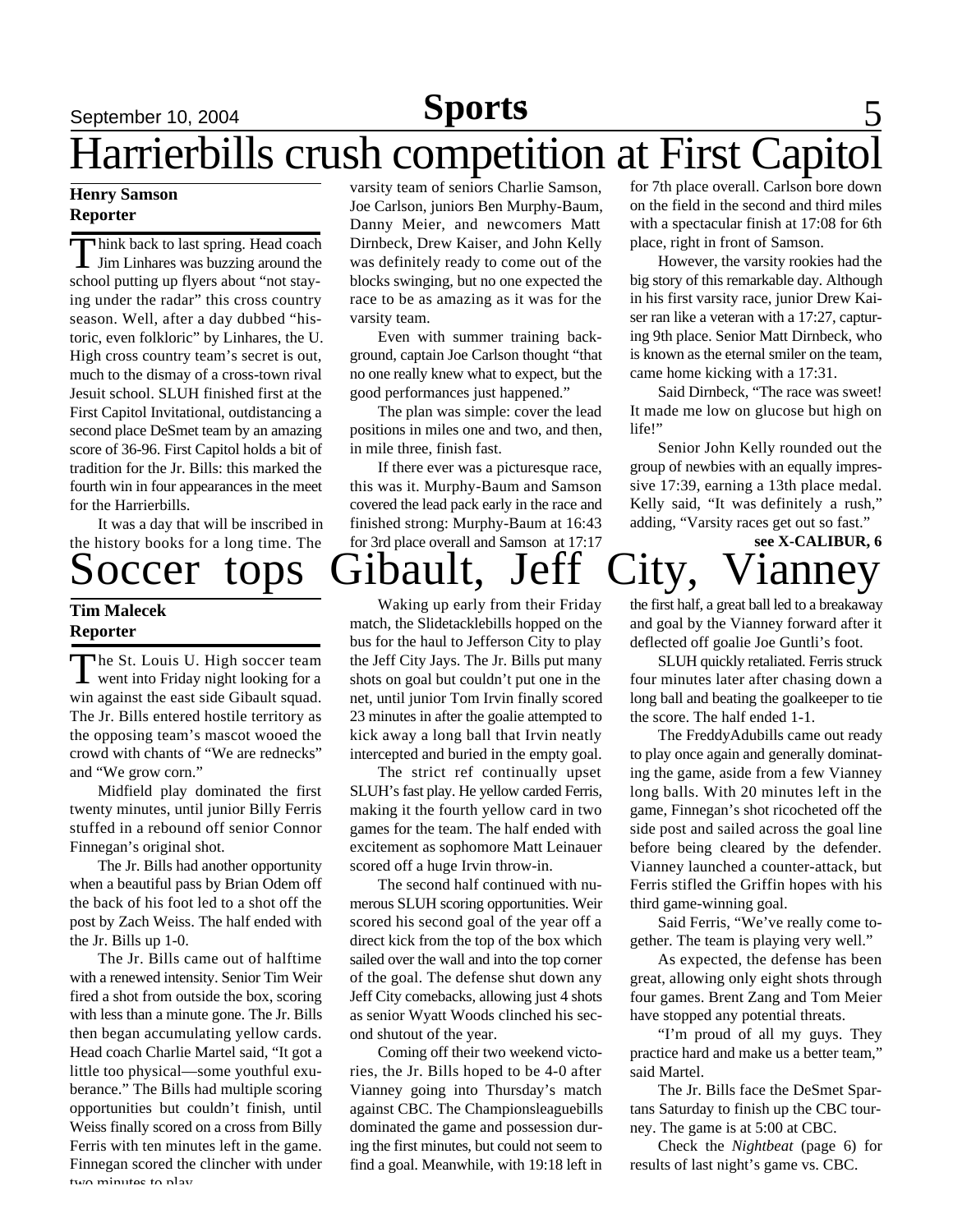## 6 Footbills jump to No. 4 after win X-CALIBUR

#### **Bryan Glaenzer Reporter**

In a 20-17 come-from-behind victory<br>against Parkway South last Thursday n a 20-17 come-from-behind victory night, the Jr. Bills showed the type of play they would exhibit this year. This win was meaningful not only because it was the season-opener, but also because it was against the previously sixth-ranked and highly-touted Patriots. The win moved the Jr. Bills up in the *Post-Dispatch* rankings from eighth to fourth.

The Jr. Bills scored first on a 76 yard sprint by junior running back Stephen Simmons, but missed the extra point.

Later, junior free safety Eric Hunt made SLUH's first interception of the year. The celebration was short-lived, however, as quarterback Matt Behr was sacked from behind and fumbled on the second play after receiving the ball. Parkway South capitalized on the turnover with a field goal on the ensuing possession.

In the second quarter, Behr threw a clutch third down pass to wide receiver Curtis Hoette, but, with only seven seconds left in the half, Parkway South snuck a touchdown in, cutting SLUH's lead to 13-10.

Working on momentum generated

by their just-before-the-buzzer touchdown, the Patriots scored another touchdown, giving them the lead. But while Parkway South celebrated, SLUH worked on refusing to give up. After only three mintutes had passed in the forth quarter, Simmons struck again. With the help of blocking tight end Matt "The Pancaker" Herzberg, Simmons streaked 47 yards for what would be the game-winning touchdown. The defense held against the Parkway South offense, and then the SLUH offense burned off the rest of the time.

Simmons had an impressive game, rushing for 245 yards total. John Warner also showed that he was a force to be reckoned with, averaging 17 yards per reception.

The Gladiatorbills' new offensive line did a "fine job" and "showed a lot of promise," according to offensive line coach Mark Tychonievich.

Tonight's game looks to be a challenge for the Turfbills as they are going up against an Althoff team which has not lost in 28 consecutive conference games. The Footbills are ready, as they have made some adjustments in their defense to account for two of Althoff's starting linemen who weigh in at 260 lbs. a slab. The Warriorbills' readiness, combined with a lack of senior experience on Althoff's part, makes for what should be a clash of Titans.





 **Junior midfielder Zach Weiss (22) handles the ball during a physical game last night against CBC. The Statechampbills (4-1-0) lost their first game of the season to the Cadets, 3-0. Even play marked the first half, until CBC capitalized on a breakaway with 8:18 left. Inspired by their first goal, the Cadets came out fast and strong in the second half, scoring their second goal only 1:42 into the half. A third CBC goal came with 20 minutes left. SLUH pressured CBC in the last five minutes, as the ball trickled near the goal line multiple times. But in the end, SLUH couldn't make it by the keeper, and lost 3-0.**

 **—Compiled by Tim Malecek**

#### $(from 4)$

Captain Danny Meier rounded out the varsity team with a 16th place finish in 17:46.

After seeing all the varsity members finish in the top 16, Linhares said, "This (team) had as much depth in the top seven as we have had in the history of the program."

"This race answered all of our team's pre-season race questions," remarked Samson.

Destiny did not favor the varsity alone, however. The annual powerhouse JV team opened up its season last Friday with a decisive win over DeSmet and an extremely low score of 25 points. Mike Jonagan was the highlight of the group, finishing ahead of two varsity runners in 17:36. "It was kind of creepy being all alone. I mean, I wanted to look over my shoulder, but you're not supposed to," said Jonagan.

Even so, sophomores Pete Heagney and Nate Banet, junior Shane Mulligan, and senior Pat Mannhard rounded out the scoring component of the JV unit in 4th, 6th, 7th, and 8th places respectively. If the results from last Saturday foreshadow the future, expect to see blue and white leading the pack often.

For all the success of the varsity team, one figure still remains shadowed in mystery. The McCluer North Invitational will mark the return of Alex Muntges, who will rejoin the varsity team on the line in hopes of winning the race. If you want to get the feel of a fun cross country race, McCluer North is your best chance. The varsity kicks off the day at 9 a.m. sharp, with JV following at 10. The freshmen also will be formally initiated into the cross country world as they open their season tomorrow. Support is greatly appreciated, but if you can't come, feel free to drop by the team's website at www.sluh.org/xc/xc.htm.

The water polo team (1-0) did not play a game this past week. Check next week's *Prep News* for results from their games in the upcoming week.

## **Soccerbills lose tough game to CBC, 3-0**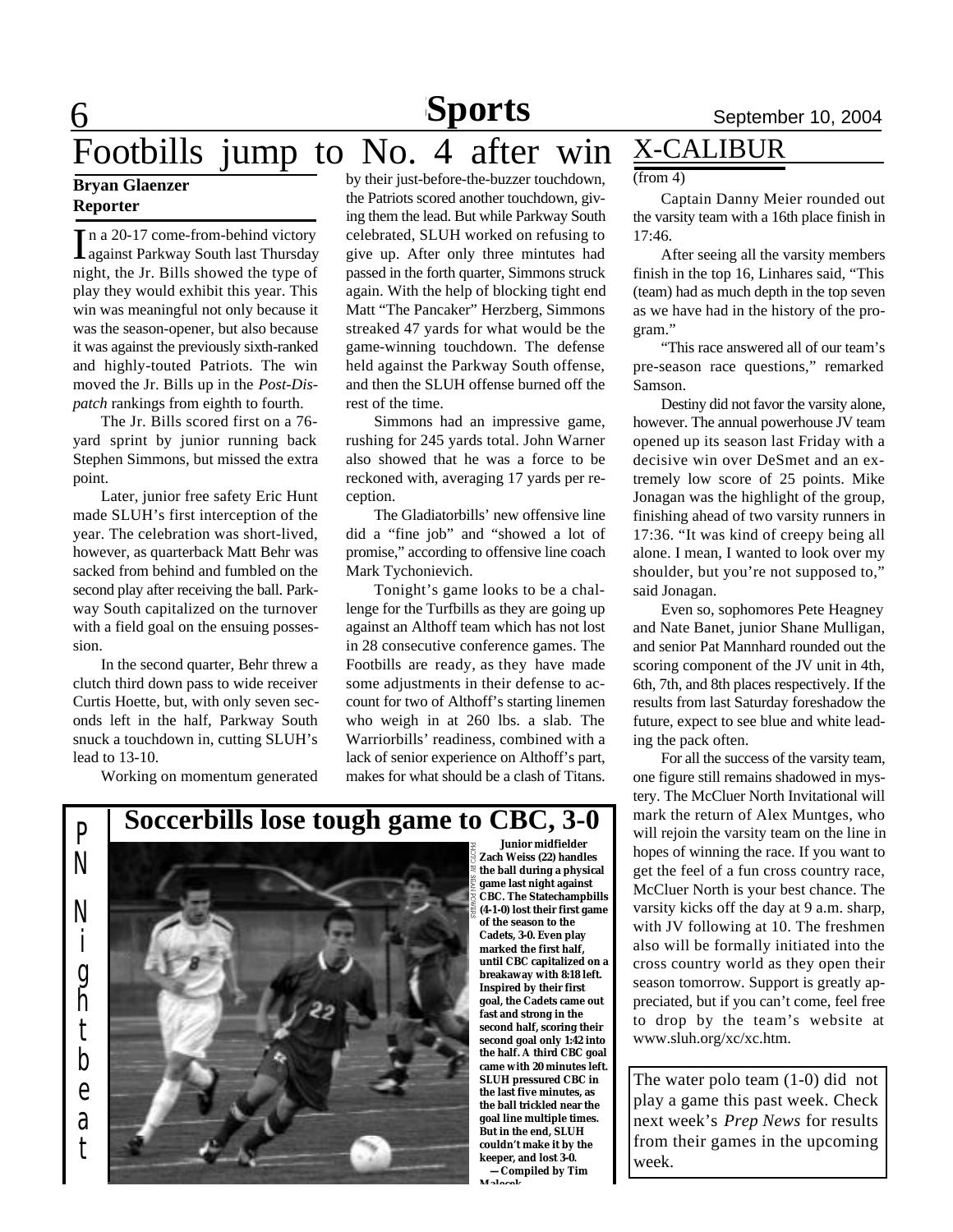#### (from 1)

stands just west of the student parking lot, was built as a storage facility for the Associated Grocers (AG) in St. Louis, a co-op owned by the customers it served. Simply stated, small privately owned gro-

cery stores throughout the area cooperated together and stored their bulk food items in the warehouses. The small warehouse (1114 East Rd.) stored the chilled and frozen food items, while the larger warehouse (5030 Berthold Ave.) was for items stored at room temperature.

The largest private grocer in the association was Dierbergs, and when they expanded into a chain, they broke away from the association and ended their use of the warehouse. Not long after Dierbergs left, AG no longer needed such a large

building, and they vacated it circa 1980. Until 1998, when SLUH purchased the building, the large warehouse, commonly referred to as "5030 Berthold," was owned by a trust administered by

businessman Elihu Modlin for his two sisters. After AG, they leased it to other companies, most recently McClain Trucking. Until recently, a portion of it was leased out to a company known as Tri-Rinse, which had been moved to the smaller warehouse at the corner of East Rd. and Berthold Ave. According to Facilities Manager Patrick Zarrick, Tri-Rinse is a repackaging and recycling company.

Following SLUH's purchase of 5030 Berthold, the school purchased two more warehouses in 2000: one on the corner of Berthold Ave. and East

Rd and another right next to it on East Rd. The smaller warehouse on the corner, known as 1114 East, once vacated by AG, was rented out by Borden Dairy till the mid '90s and later on by Valley Farm Dairy. The building was rented out by dairies because of the already existing cooling systems in the building from when AG used the building for refrigeration.



**The warehouse at 5030 Berthold.**

Valley Farms stayed in 1114 East until January 2004 when the contract expired. Tri-Rinse just this month relocated into that building after having it brought up to code, and will remain until January 2005



**1) 5030 Berthold; 2) 1114 East; 3) 1130 East**

when their contract terminates.

SLUH took the first steps towards demolition as this school year started.

Zarrick said, "We will start taking down the big warehouse, 5030 Berthold, later this month, then we will also be taking down the other warehouse, 1130 East, at the same time."

> It is hard to determine a total cost for the demoliton, but SLUH is estimating the cost to be near \$500,000.

> > JNS, the company demolishing the warehouses, has not set a solid date to begin demolition because "they are finishing up some remedial asbestos abatement, and once that is done they will begin tearing down the larger warehouse," informed Zarrick.

> > When JNS begins demolishing the site, Zarrick said. "They will haul off all the debris from the site except the concrete, cinder block, and brick, which will

be crushed on site to a size of six inches." The crushed rubble will serve as fill for the baseball and soccer fields that will be laid over the warehouse's footprint.

> SLUH will receive credit for all the rebar and other scrap steel left

from the torn-down buildings. Along with the approximately 225,000 sq. ft. of slab being crushed, the large parking lot connecting the warehouses will also be crushed up into 6-

inch rubble. A deadline for the project is not yet certain, but

Zarrick said, "We are hoping for (completion in) the first or second week in November so we can start some of our grading work in late fall."

After Tri-Rinse vacates the corner warehouse in January, work will begin on demol-

ishing the third warehouse, at the corner of East and Berthold.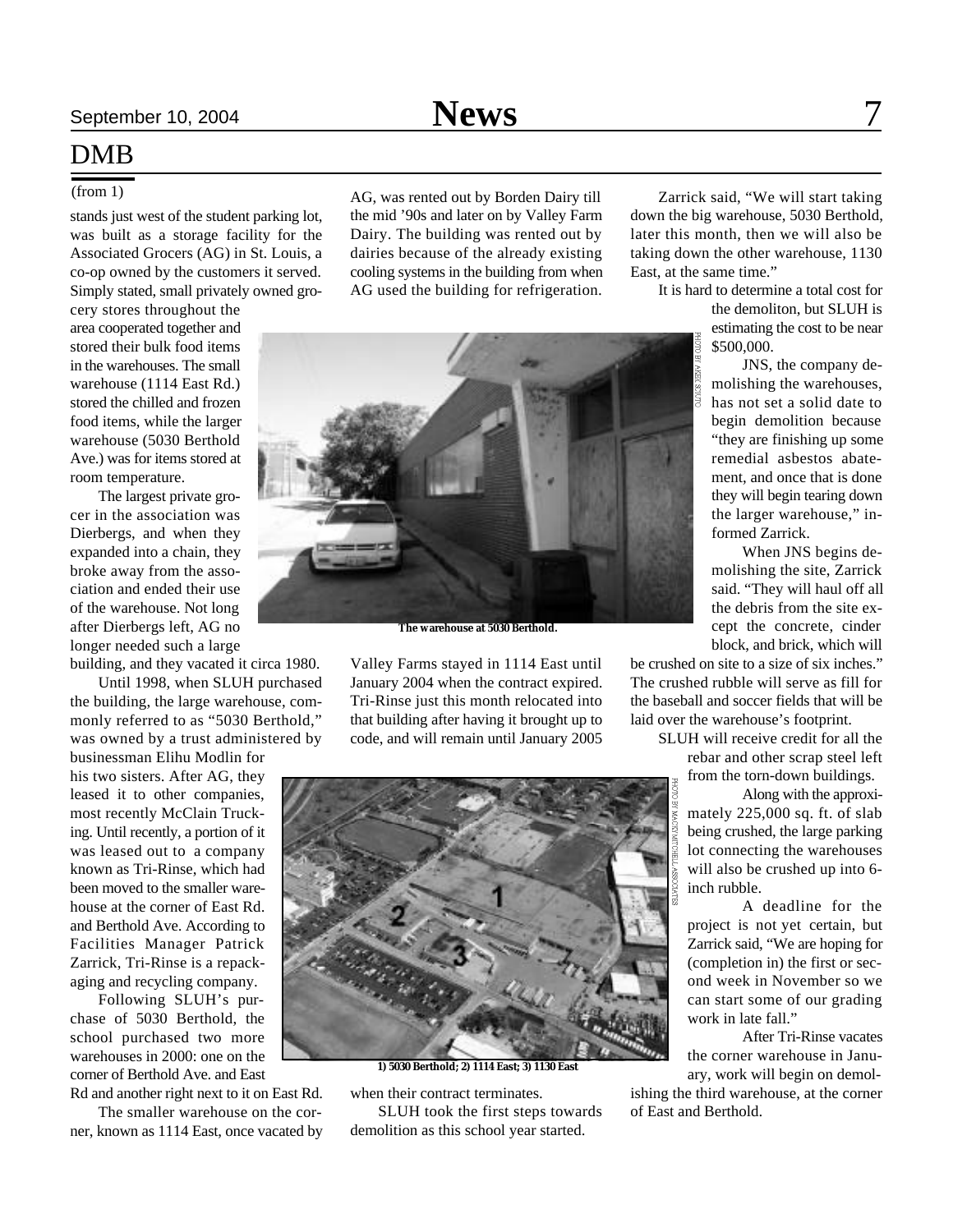#### (from 1)

students also spent time touring medical facilities, watching diagnoses and clinical treatments, and learning standard hospital and laboratory protocols.

"(The program) was a neat experience, because everyone else in the lab had a Ph.D. or an M.D., or both," said Venker. "For the first two and a half weeks, I just walked around looking at what people were doing and asking questions to try and figure out what was going on."

Rather than directly supervising the activities of the students, the program assigns each student a "mentor," a doctor who supervises the student and his laboratory work. The mentor takes responsibility for the student and directs the student's activities in the lab. This individual approach introduces flexibility into the approximately 30 hours of lab work students complete each week.

"It's not a strict schedule, and you are more obligated to your responsibilities and work in the lab than you are to an amount of hours," said Malcolm DeBaun.

Already in its second year, the Serring Scholars program will continue until the summer of 2007.

Although this summer only saw participation in the medical research internship, the idea of internships at SLUH encompasses a far wider gamut of interests. Originally begun as an effort to explore the possibilities of SLUH's presence in the city, internships also offer ways to expand the scope of classes and to provide students with opportunities to pursue their own interests.

"Some of (the interships) dovetail very nicely into projects that we might be able to tie into the curriculum," says former principal and current consultant Bob Bannister, who has fostered the germination of this program with President Paul Sheridan, S.J., and Principal Mary Schenkenberg. "(Sheridan) is looking for others where there's an opportunity for students who have an interest within an area to have an exploration."

Over the past two years, Sheridan,

Schenkenberg, and Bannister have explored relationships with nearby institutions and established connections through other administrators and, in some cases, alumni, parents, and faculty. Besides already having students complete internships at the Botanical Gardens, SLUH is also looking at possibilities in the St. Louis Science Center, Barnes-Jewish Hospital, the Muny, the Art Museum, and the Humane Society.

"Basically, we looked at the institutions around us and said, 'Wouldn't this be a great vehicle to broaden the education of our students?'" says Sheridan. "It's a philosophy...in terms of our education as SLUH; it's a philosophy of why we stayed in the city."

Like the work done by students in the Serring Scholars program, other internships would also focus on real work experience instead of a volunteer service position. At the Science Center or the Art Museum, for example, students could take active roles in creating or supervising exhibits, designing programs and graphics, or teaching classes of elementary school children.

Because of plans to extend the current program, students are encouraged to express interest in and to offer ideas for internships.

"If there are students interested in doing these internships, if we knew who they were, I think that the time is ripe for us to make contact (with the institutions)," said Schenkenberg.

Interested students can contact Schenkenberg for more information.

### Attention Latin students:

*A reminder that Latin Club elections will be held today during Activity Period at the west end of the cafeteria.*

### EUROTRIPS

#### (from 2)

The Eurobills spent their three-week adventure touring England, France, and Italy, focusing most of their time in France. Arriving June 10, the Eurobills began sightseeing in England. This year the students toured London for the first time ever, visiting Big Ben, several cathedrals, and Buckingham Palace. Their tour director, who stayed with them the whole three weeks and guided the trip last year, showed them around both London and Oxford.

Before they moved on to France, the company saw Stonehenge, Kesterson's favorite stop. Although the rocks did not impress all of the students, Kesterson said, "Stonehenge was always something I wanted to see, I was really excited to see it. The arrangement of the rocks... not everyone thinks they're that great, but there's a mystery there for me."

The Eurobills encountered their first and only problem moving from England to France: a student lost his passport in England, and, though the group was permittted passage to the European mainland via the Chunnel, the incident forced him to stay overnight in England with Kesterson. They caught up with the group quickly the next day, and continued their travels in France.

While in France, the Eurobills spent most of their time in Paris. They visited the Eiffel tower and spent the free time Kesterson granted them exploring the city.

After France, the group began scouring Italy for tourist attractions. The tour guide steered them through Florence, Rome, and Pompeii, after stopping by the statue of David but before returning to America on July 2.

Reflecting on the experience, Kesterson commented, "The guys were all well-behaved, so far as I know."

**see TRIPPY, 9** Senior Joey Mooney used approximately one month of his summer to immerse himself in Spanish. Beginning June 15th, Mooney lived in Argentina in various places to enhance his Spanish fluency. Throughout his stay in the country,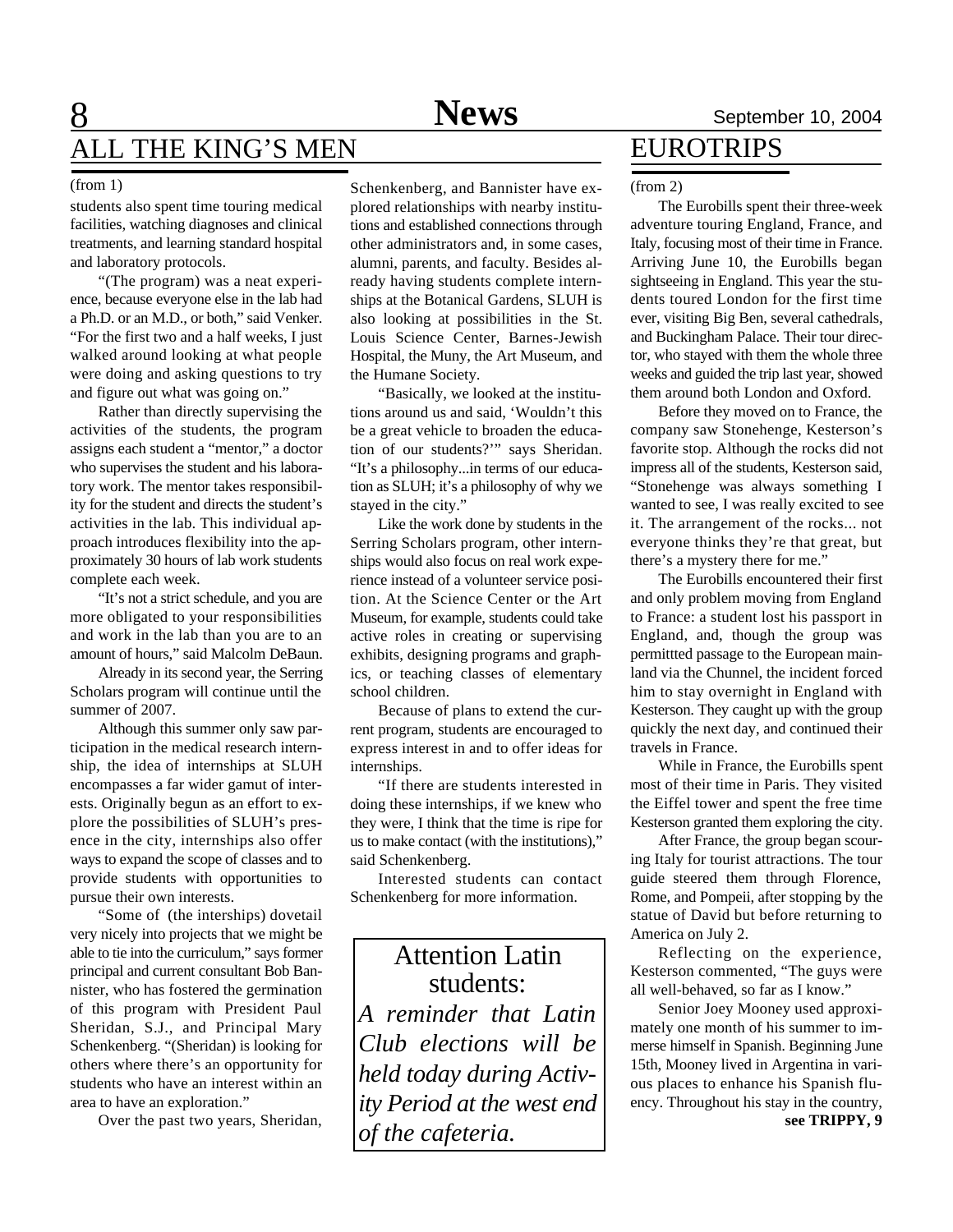### TRIPPY

#### (from 8)

the people he lived with and around spoke little English, forcing him to practice a foreign language himself. Although the trip intended primarily to help his Spanish abilities, Mooney says that the experience also improved his English grammar.

For the first two weeks of his stay, Mooney stayed with nuns and priests in northern Argentina, where he tutored Argentines in English. After the two weeks, he packed up and shoved off for Buenos Aires, where he stayed in the apartment of a couple who are friends with his aunt, Cathy Mooney, who organized the entire vacation for him. While staying with the couple, Carlos and Esteban, Mooney visited the city of Laboca, the birthplace of the tango.

Back in Buenos Aires, "the most beautiful cosmopolitan city," as Mooney describes it, he made some great friends and got to love the Argentine attitude.

"Argentines are open to people, they don't let you feel awkward. They're very open, they don't have any reservations," he explained. "I loved that kind of atmosphere."

Over the summer, Spanish teacher Greg Bantle traveled to Spain with seven seniors and one junior. Spanish teacher Charlie Merriot co-chaperoned with Bantle and helped him organize the living quarters and activities during the two week trip.

The group stayed in a different hostel, similar to a bed and breakfast, within each city they stayed in. Bantle explained that hostels have much better locations than hotels because hostels usually stand less than 100 yards from the attractions the group would visit. Often these attractions all resided within the town plaza the center for activity and socializing in the town.

The group stayed in Segovia, Madrid, Toledo, Seville, Córdoba, and the beach city of Nerja for two or three nights each.

In Segovia, the group beheld the best surviving Roman aqueducts in the world. The construction stands 100 feet tall in the

center of the town, and runs near a castle in the town. The Bourbonbills played soccer with the locals and ultimate frisbee amongst themselves underneath the structure.

The crew witnessed the Corpus Christi celebration in Toledo, which has the largest Corpus Christi event in the world. The event, which attracts almost exclusively locals, not tourists, features a 500-pound gold monstrance that the audience venerates for about three hours. Although Bantle and Merriot planned the

*"Living in the country gave a whole different feel for the country than just coming in on the bus." —Spanish teacher Greg Bantle*

trip around the Corpus Christi event, they missed the actual celebration because of a late date modification to the celebration. Originially scheduled to take place on a Sunday, Toledo moved the event to the preceding Thursday because of European elections that occupied the Sunday. Bantle and Merriot did not discover this alteration until they arrived in Toledo, but, although frustrated, the group was still able to witness a mini-Corpus Christi that took place on the originally planned date of Sunday. The decorations in the city remained—the entire path of the monstrance lay blanketed with rosemary, and the students were able to view the famous display.

The group spent two nights in Seville, where they visited a Roman bath house,

and also spent two nights in Córdoba.

Aside from the Corpus Christi incident, the trip ran problem-free from June 9th, when they arrived until June 23rd, when they returned to in St. Louis.

Reminiscing upon the trip, Bantle stated, "The kids were great the last two years, and they had a great time."

Russian teacher Robert Chura accompanied seven seniors in a three week excursion of the Russian heartland. History teacher Tim O'Neil joined Chura for the trip during the last week.

While in Russia, the Dragobills each lived individually with a different host family in St. Petersburg. For the first eighteen days, the students met at the hosts' school at 10 a.m. There, they attended three 45-minute sessions of Russian classes each weekday before leaving the school and absorbing Russian culture. On the weekends, however, the individuals split apart and visited various Russian attractions in St. Petersburg. Chura and the Sputnikbills visited St. Peter and Paul's fortress, Peterhof (a summer palace for the czars) the St. Petersburg World War II museum, and the Hermitage, originally the winter palace of the czars, which the Russians transformed into an art gallery.

During the last two days, the group traveled to Moscow, where they stayed in a hotel for the final night of their journey. During their first day in the city, they hired a van to carry them to tourist attractions and photography hotspots such as the Kremlin and Red Square. On the second day, the group visited Lenin's Tomb and spent time gift shopping.

The trip, which began on June 15th and ended when the Romanovbills left Moscow on June 6th, encountered no problems. The families that hosted the SLUH students will send a family member each to St. Louis later this year, around early November, to stay with their American visitor and assimilate some American culture.

Each of these five trips are scheduled to take place this coming summer as well.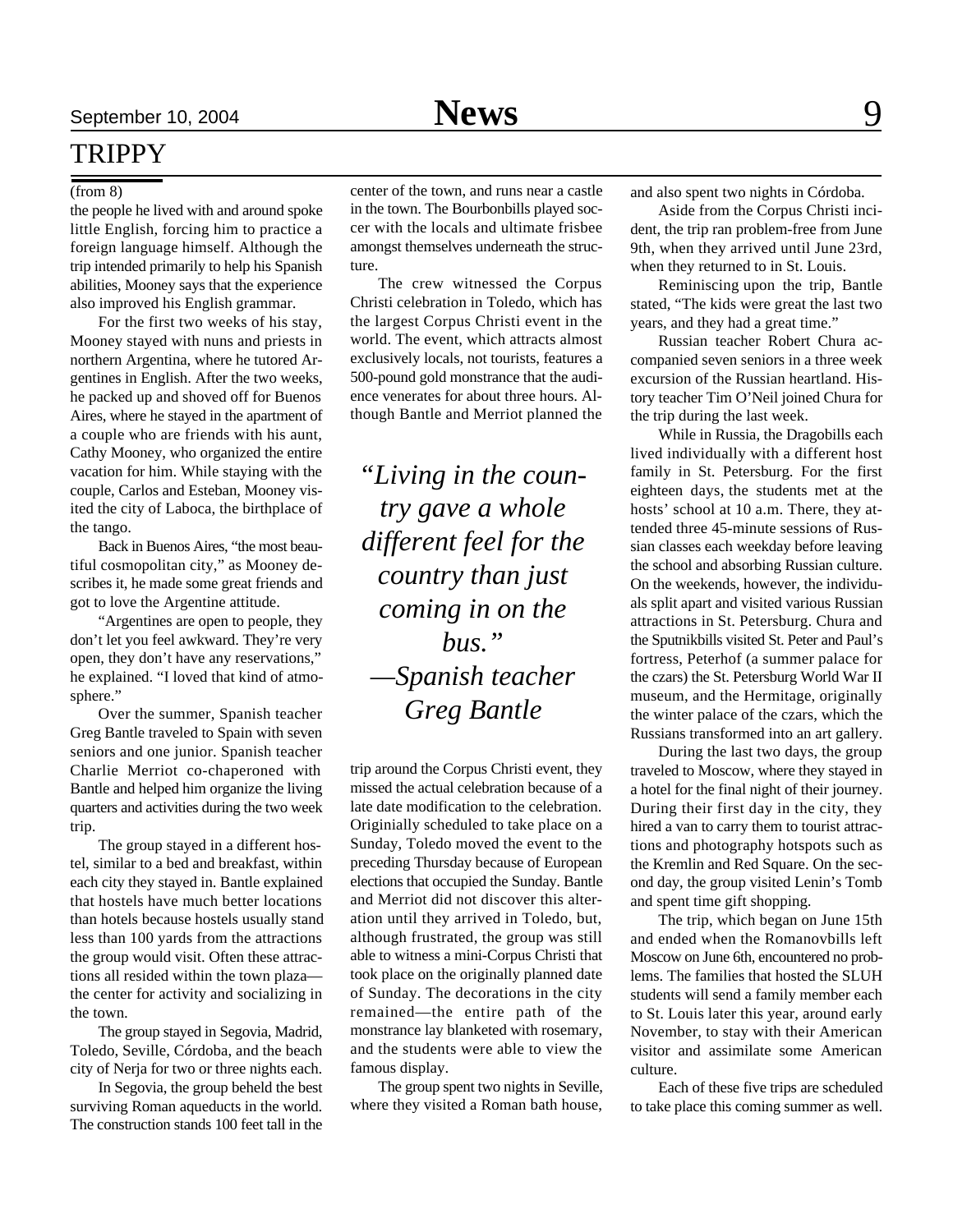## 10 **Sports News** September 10, 2004 SPIRITAS

#### (from 2)

After the participants gorge themselves, those still standing must then down a liter of eggnog before emerging from the food heap triumphant. Although this feat seems impossible for students, circulating rumors of the return of legendary champion Doc Finan have restored hope. His participation, however,

is pending on the permission of his penitentiary warden. STUCO president Joe Eggleston said, "STUCO will be sure to clearly define the rules because of Doc's sketchy victory last year." *(Editor's note: see letter, p. 3)*

Tuesday will

feature an event for the groove-inclined SLUHlander wannabees: the first ever "Dance-Off/Walk-Off" dance competition in the theater. According to Venker, students "can come and strut their stuff if they feel like it" during Activity Period for mystery judges. Those who wish to shake their tail feathers may sign up at the STUCO bulletin board outside the office.

Wednesday is set up to be both weird and wonderful, and thus will hold the annual Crazy Clothes Contest during Activity Period. In order to allow students to be as silly as possible, Wednesday will also be a free dress-down day for the entire student body.

During Activity Period on Thursday, the theater will become the site of the first

Spirit Week Calendar o' Events

### **Day Event Attire**

Monday: Eating Contest Dirtball Day (No Undershirt) Tuesday: Dance Off Ugly Shirt Day Wednesday: Crazy Clothing Crazy Clothing Day Thursday: Jr. Billy Idol Jersey "Thursy" Friday: Wet Billies Blue and White Day

> ever Jr. Billy Idol singing competition— "like American Idol with a corny name," as Eggleston phrased it. Anyone who signs up to perform will be given the right to sing whatever song they choose in front of a panel of celebrity faculty judges, who will criticize or compliment the talents of the wishful stars.

Friday will be the traditional Wet Billies contest, but with a few new twists this year. Wet Billies is, according to

Venker's official definition, "flopping around in gunk," That gunk will include mysterious, unknown foodstuffs of the nastiest sort.

STUCO refused to answer further questions about the event, hinting only that the contest will involve something inflatable and "grooved tanks," a phrase that was on the lips of every STUCO

> officer asked about the event. The only way to find out what chaos they speak of is by watching the event firsthand.

> As in past years, each day will have a shirt theme, within the dress code, on every day save Wednesday. On Monday, students will be allowed to look upon the eating

contests in awe while participating in the Dirtball Day shirt theme that prohibits the comfort of an undershirt. The dance contest will be watched completely by lumberjack look-alikes, because Tuesday is flannel shirt day. After Wednesday, the craziness will continue with Jersey Day on Thursday and Blue and White on Friday

The day, and the week will be capped off with the Chaminade football game at 7:00 p.m. in the stadium.

## Sweeney returns from quintuple bypass

### **Andrew Mueth Core Staff**

 $V$ ice President of Administration Brian<br>Sweeney returned last Tuesday, Sept. Sweeney returned last Tuesday, Sept. 8 from quintuple bipass surgery on Aug. 10, which went without any complications. He returned after a recovery period of under a month. Sweeney will work half-days until he gets his full energy back. "I hope to get my strength back in a week," Sweeney said.

He had been told that the recovery would take from one to two months and was origionally planning to return on Sept. 10. "The recovery went very well,"

Sweeney said. It went so well that he was able to return in less than a month. After hearing stories of other people who took the full two months, he was "very grateful" that he was on the "shorter end of the recovery period."

"(I) walked three to five miles daily, lifted some light dumbells...and also checked my school e-mail and kept in touch (with St. Louis U. High)," Sweeney said on his recovery time.

"(I) compliment Eric Schnable, my assistant, and Kathleen Batts and Terry Meiners, the accounting staff, who carried on very well in my absence."

Nevertheless, Sweeney said, "Hurri-

cane Charley has piled up on my desk while I was gone, so I hope to get clean it up before Hurricane Ivan gets here." Other than the paperwork, he feels that he has kept caught up on the majority of his work, thanks to e-mail and phone calls to SLUH during August and keeping in good touch with his co-workers.

Glad to be back, Sweeney specifically enjoys "being able to walk for an hour without having to stop every ten minutes to catch my breath."

Finally, Sweeney thanks "everyone in the SLUH community for their prayers and cards and well wishes while I was out. I really appriciated that."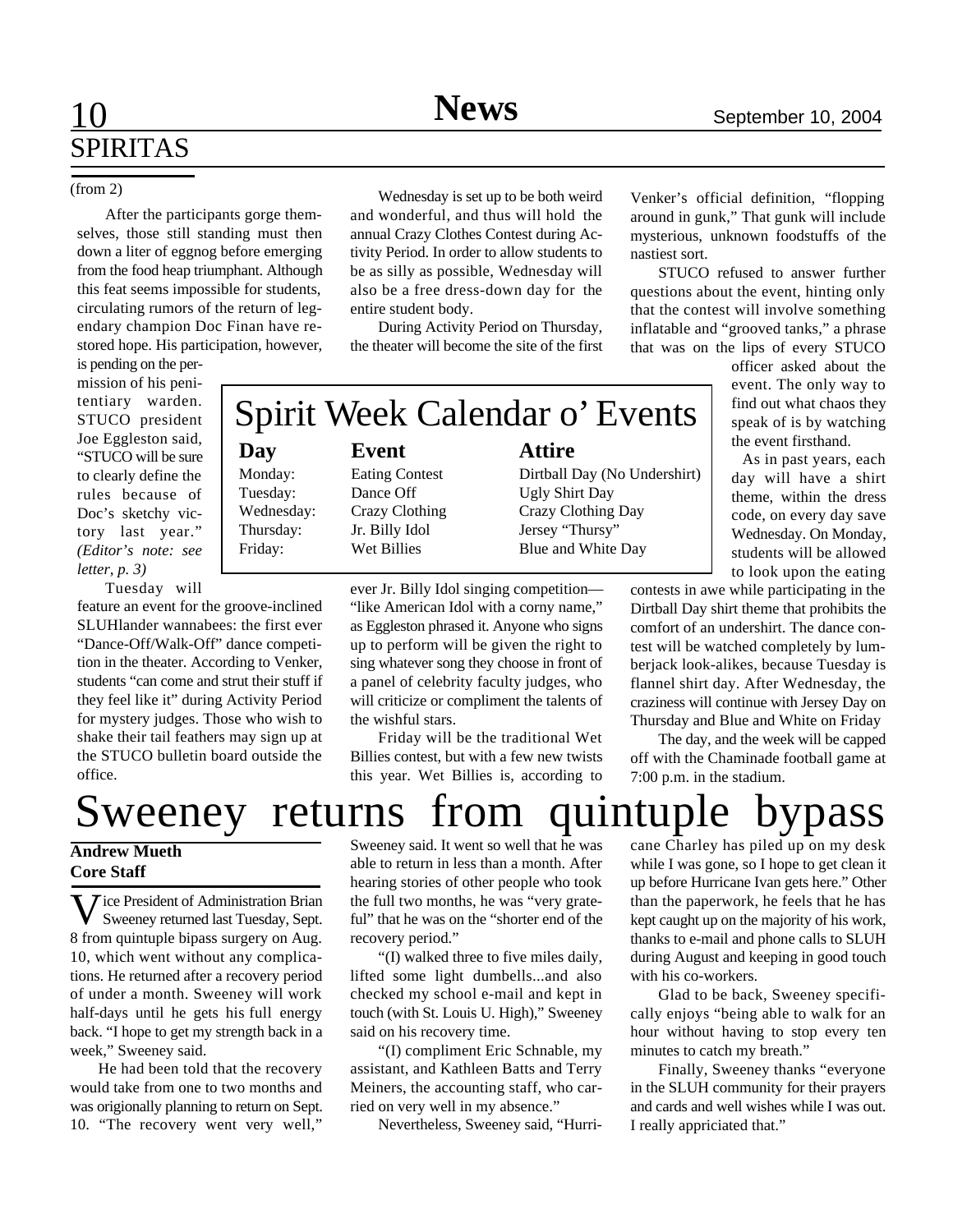## September 10, 2004<br>ROCKET

#### (from 3)

The administration did take care of academics before physical expansions, which shows that they have the best intentions. We do not take issue with this, but we do take issue with the inclusion of academic upgrades in the Vision 2000 plans.

Another somewhat misleading fact, one that the administration reported to all SLUH families in a summer mailing, is the \$15 million earmarked for "scholarship and debt retirement." Vice President for Advancement Thom Digman broke this down into \$10 million for scholarship endowment and another \$5 million which will either pay down debt or remain invested. To say that \$15 million is going to scholarships is misleading: at most, \$15 million is going into the endowment for a ten percent annual return. 5.75 percent of this \$15 million will go to scholarship and debt retirement.

We are not criticizing the administration's decision on where to spend the money, for it is a good place for the money, because over time, the \$10-15 million in the endowment will translate into much more than that. We are, however, criticizing the misleading way in which it has been presented to the SLUH community. It would have seemed more accurate to us had it been reported as a \$10-15 million investment in the endowment.

#### **2. Long-term questions about values**

One of the hallmarks of a city school is that they use the resources of the community that surrounds them to the fullest extent. A hallmark of suburban schools is that they expand and create resources themselves. SLUH is surrounded with the richest resources in the city, with hospitals, museums and one of the largest recreational parks in the country within walking distance. SLUH currently underuses the Art Museum, and when Vision 2000 is completed, our use of Forest Park will decline. We will utilize what we have and largely ignore what is around us. SLUH will become a suburban school within the city limits, a transplanted MICDS or CBC.

During his presentation, Fr. Sheridan

stressed the connections that SLUH would establish with neighboring institutions courtesy of Vision 2000. These connections included partnerships with the Science Center, Compton Drew and Forest Park as well as with the community at large. The fact of the matter is that SLUH has already established real connections with these entities through years of collaboration and new internship programs. The connections with Compton Drew and Forest Park are most readily evident through the athletic department, which practices and occasionally plays games at these facilities.

The non-internship connections Fr. Sheridan speaks of are at risk of being lost, for once we have a truly self-contained campus no new connections may be needed.

SLUH has already made monetary contributions to the entities discussed above, surely admirable donations which connect us with the community. By retreating to our backyard and staying there, SLUH risks sending the message that our only connections to the community are through money and economic support. Our only connections with Forest Park and Compton Drew will be driving past them on our way to school and the occasional practice, and our only connections with the Science Center will be a shared driveway and, possibly, a shared security force.

The administration is trying to have it both ways. We will be a city school with 30 or so acres. We will be a school known for academics with more athletic fields than we know what to do with. We'll be centered on God but the center of our campus will be far from our chapel and current center. CBC's new campus is extremely attractive, especially to eighth graders and their families. If SLUH loses qualified applicants to another school, it will surely bring down our academic quality. SLUH has always made an effort to attract the best and the brightest, but one has to wonder whether or not a second stadium and extra practice fields and basketball courts are the right way to attract the best and brightest, not just the widest-eyed.

### SOMETHING TO TALK ABOUT

#### (from 3)

to the pride it inspires in both alumni and students. For 186 years, SLUH has been a community (some would say a family) in which relationships and learning have always taken precedence over everything else. For those 186 years, students and their families have sacrificed to be a part of this community. These sacrifices and the relationships inspire in Junior Billikens a deep connection with their school.

When people care about a place, they are bound to care about the values for which it stands. When the landscape of that place changes as dramatically as the landscape of SLUH will change, the values of that place are likely to change in some way. It will be extremely difficult to maintain the dynamic of today's SLUH campus on the SLUH campus of tomorrow.

As past graduates have supported our education, we will be asked to support the education of future students. In supporting SLUH, we will be supporting the

things it values. Will the SLUH we support value its win-loss record or academic standards? Will SLUH value its two synthetic turf fields or state-of-the--art academic facilities? Our names are forever connected to SLUH and thus to the values for which it stands. The future of our school and our community is being decided right now, and SLUH students have been noticeably silent during the process. It is our duty as members of the community and as people who determine the values the community holds dear to speak up when the future of our community and our values is being decided.

SLUH students have a wealth of resources through which they can make their voices heard. Student Council holds quarterly forums at which students are free to express their opinions. The Prep News welcomes letters to the editor every week regarding subjects that affect SLUH and its students. And Fr. Sheridan himself has asked for student input on the layout of the Student Life Center. With so many forums available, why be silent?